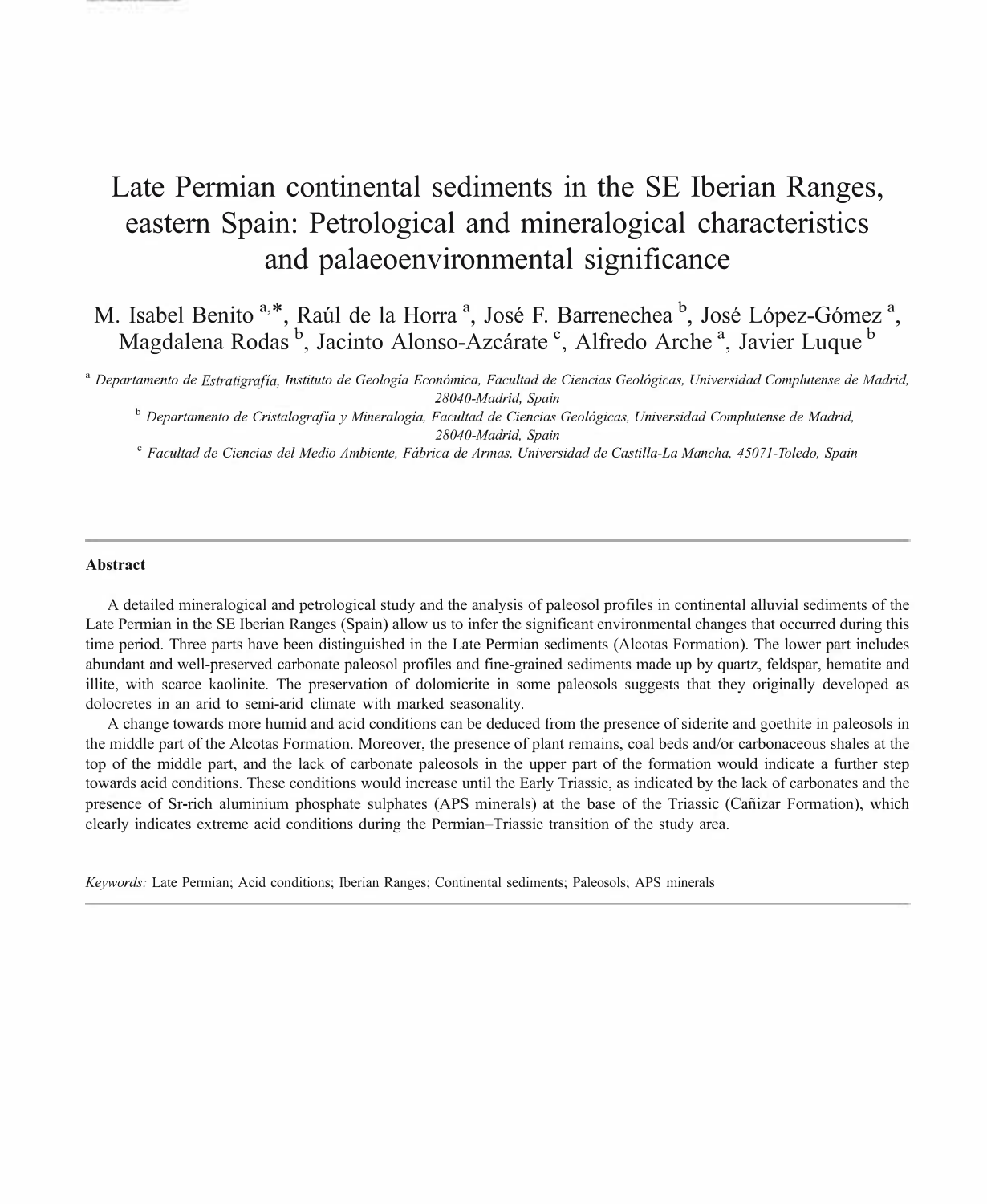# 1. Introduction

During the Permian-Triassic transition, dated at 251 Ma (Menning, 2001), the Earth experienced the most severe crisis in its history. Both marine and terrestrial life suffered this crisis and it is estimated that 93-95% of all marine species (Raup, 1979) and about 70% of all vertebmte families (Maxwell, 1992) disappeared, which is twice as many groups as at the end-Ordovician marine mass extinction and many more than during the end-Cretaceous event.

Although the Permian-Triassic transition mass extinction and its possible causes are receiving far more attention now than in past decades, there are still controversies about the origin of the interrelated processes that resulted in that crisis. Furthermore, Late Permian sediments below the Permian-Triassic Boundary (PTB) already show clear evidence of stepwise mass extinctions (Stanley and Yang, 1994; Wignall et al., 1998; Kozur, 1998; Jin et al., 2000; Benton, 2003), which could support the idea of linked causes.

Interpretations about this crisis are not equally clear in all the Late Permian rocks since those of marine origin show more paleontological evidence. As adequate correlation between rocks of marine and continental origin has not been established for the PTB, it is difficult to determine whether the terrestrial events were exactly contemporaneous with those in the oceans. Studies of the continental record are crucial for determining whether the mechanisms of the crisis and extinction are the same as those observed in the marine record. Although there is growing evidence that tetrapods and insects also suffered considerable extinction, and that plant assemblages provide additional evidence of severe disturbance (Erwin, 1996), the geochemical and mineralo gical response to the crisis on land was probably different from the one recorded in marine sediments. Detailed geochemical and mineralogical analysis such as those of Holster and Magaritz (1992), Retallack (1999), Krull and Retallack (2000) and Beauchamp and Baud (2002) may produce the key for a better understanding of the Permian-Triassic transition from a global perspective.

This paper intends to contribute to the better understanding of the environmental changes by means of the mineralogical characterization of fine-grained

sediments and paleosol profiles of the continental Late Permian rocks of the SE Iberian Ranges, eastern Spain. A detailed study of a series of selected sections in a very complete succession of rocks in this area allows us to identify the changing mineral composition across this transition. These variations are discussed in terms of palaeoenvironmental changes and they are related to the mineralogical assemblages described in other regions.

# 2. Geological setting

During Late Permian-Early Triassic Iberia was a microplate located in the eastern part of Pangea in equatorial latitudes (Ziegler, 1990; Ziegler and Stampfli, 2001). By this time the western propagation of the Neotethys and the strike-slip motion of the Pyrenean and Gibraltar fault zones produced an extensional regime in the microplate, resulting in the creation of several extensional basins: the Iberian, Catalan and Pyrenean basins (Fig. 1).

The data presented in this paper have been obtained from the Permian-Triassic transition rocks of the southern Iberian Range. The present-day iberian Range is a linear structure of Tertiary origin in central-eastern Spain, created by tectonic inversion of the Mesozoic Iberian Basin during compressional tectonic events mainly during the Late Oligocene-Early Miocene (Muñoz and Casas, 1997), which resulted in thin-skinned deformation with the detachment level in the evaporitic Keuper facies. The long and complex extensional story of the Iberian Basin started during the Early Permian with the extensional collapse of the Hercynian belt and westward propagation of the Neotethys, and continued during the Late Permian and the Triassic (Sopeña et al., 1988; Ziegler, 1990; López-G6mez et aI., 1998).

As in the rest of the basins of the Iberian microplate, the Upper Permian-Lower Triassic rocks in the Iberian Basin are represented by alluvial sediments that lasted until Anisian times, when the Tethys Sea reached (Landete Formation) the eastern Iberian microplate margin (Fig. 2) (Arche and López-G6mez, 1999). The PTB is not represented in the study area. It is probably located somewhere from the contact between the lower and upper conglomerate subunits of the Hoz de Gallo Formation to the lower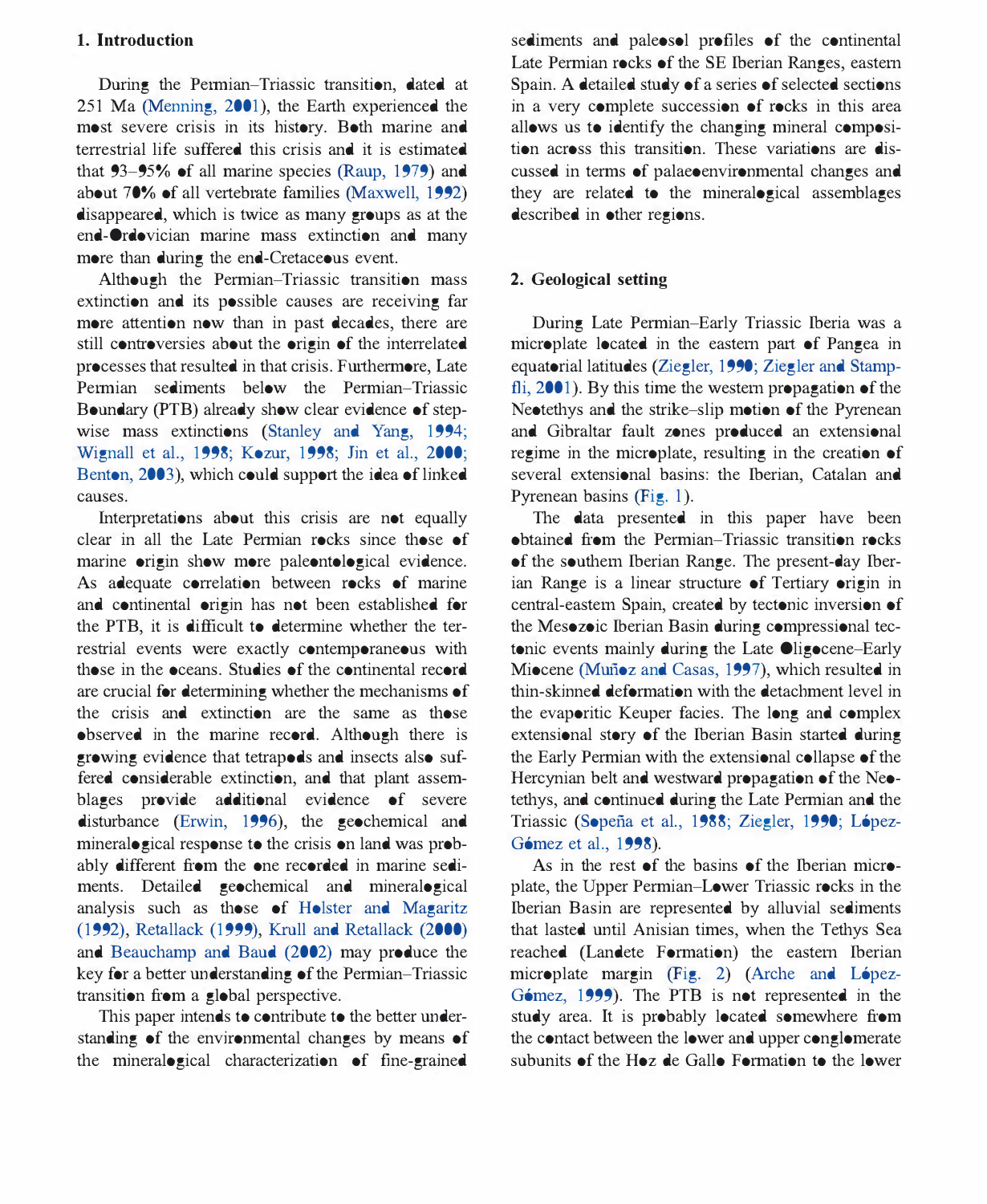

Fig. 1. Geographical and geological setting of the study area. Upper part shows the present-day main Cenozoic and Mesozoic basins and ranges and the major alpine thrust fronts.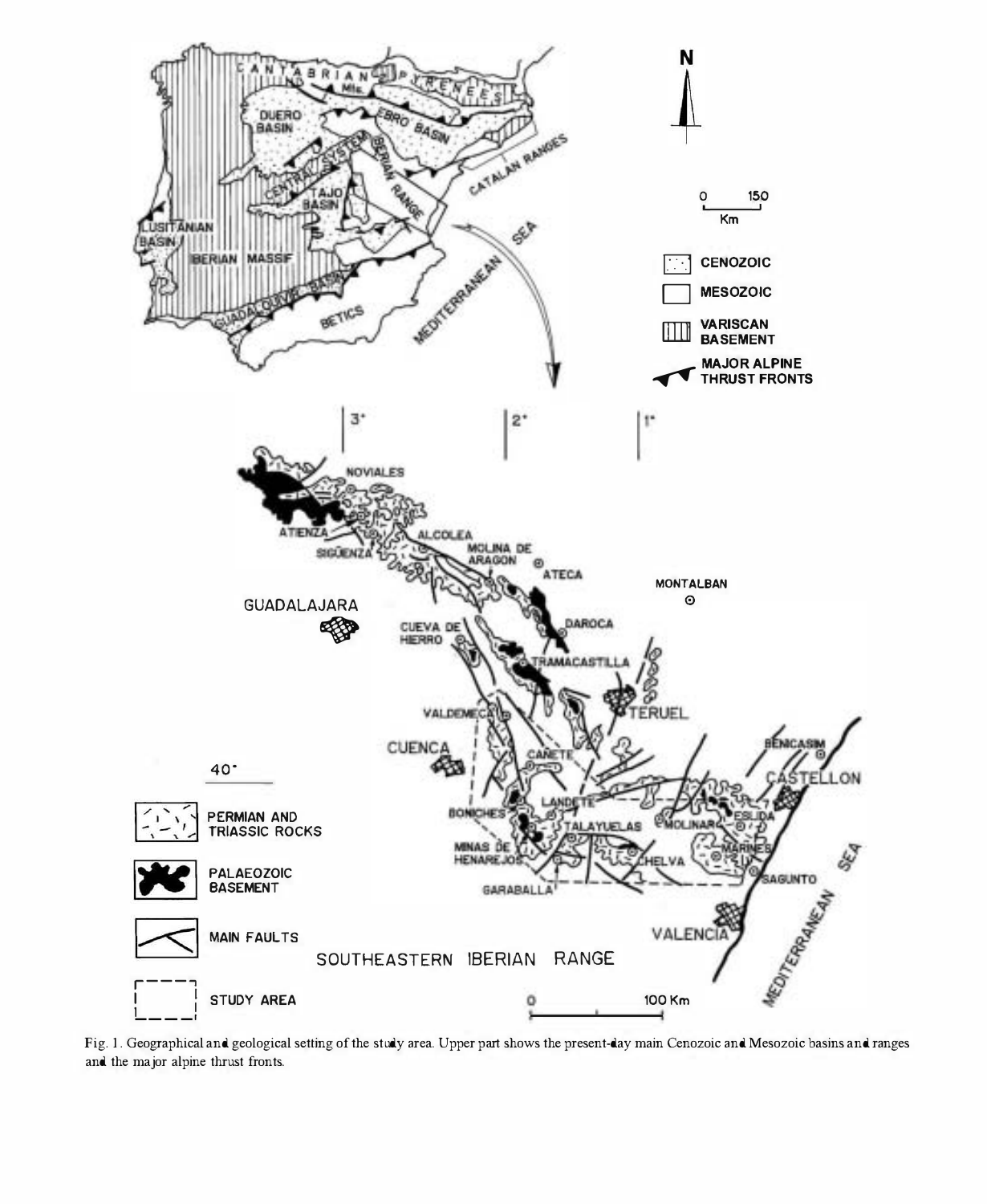

Fig. 2. Temporal and spatial range of the Permian-Triassic transition formations in the SE Iberian Ranges. Locations: A—North Valdemeca, **B**—South Valdemeca, C—Boniches, **D**—Henarejos, E—Talayuelas, F—Chelva, G—Molinar. See Fig. 1 for the location details.

part of the Cañizar Formation (Fig. 2) (López-Gómez et al., 2005). Sedimentation in the basin was controlled and isolated by different highs that crossed the basin until the end of the Permian when most of the highs were covered by alluvial sediments, very near to the Permian-Triassic transition.

The present study is based on a detailed analysis of the Alcotas Formation (Late Permian) and the base of the Cañizar Formation (Early Triassic) as exposed in stratigraphic sections (Boniches, Landete, six Talayuelas, Garaballa, Chelva and Chévar-Eslida) from the study area (Fig. 3).

#### 3. Analytical methods

For the mineralogical analysis 54 samples of red siltstones and mudstones were collected from the Alcotas and Cañizar Formations near the Permian-Triassic boundary (Fig. 3). The bulk sample mineralogy was obtained by X-ray diffraction (XRD) after grinding and homogenization of the samples to  $\leq 53$ um. Random-oriented powders were examined on a Siemens Kristalloflex 810 diffractometer, using Cu-K $\alpha$  at 40 kV and 40 mA, a step size of 0.03 ( $2\theta$ ), and time per step of 1 s (scan rate of  $1.8^{\circ}$  20/min). The clay mineral composition was determined on oriented aggregates of the  $\leq$   $2 \mu m$  fraction obtained by sedimentation from an aqueous suspension onto glass slides. In some cases they were subjected to thermal treatment at  $550 °C$  for 2 h and to solvation with ethylene glycol (EG). A slower scan rate (1.2° 20/ min) was used between  $2^{\circ}$  and  $13^{\circ}$   $2\theta$  in order to get better-defined peaks. Semi-quantitative analyses were performed following the method proposed by Schultz  $(1964).$ 

In order to determine the intensity of the postsedimentary processes that affected these samples, the full-width-half-maximum (FWHM) of the illite 10 A reflection (the so-called Kübler index, KI) was measured on the diffractograms of the  $\leq$   $2 \mu m$  material. Our data  $(y)$  were transformed to Crystallinity Index Standard (CIS) data  $(x)$  (Warr and Rice, 1994) by the formula:  $v = 0.869x + 0.0022$ . Therefore, KI values quoted in the following parts of this study have been converted to the CIS scale, in which the anchizone limits are  $0.25-0.42^{\circ} \Delta 20$ .

Petrographic microscopy was used for the study of thin sections to complement the mineralogical characterization of the samples. A more detailed study of the textural and morphological features of the minerals was performed on gold-coated chips of selected samples in a Jeol 6400 scanning electron microscope (SEM), equipped with an energy dispersive spectrometer (EDS).

Another 53 samples have been used for a petrographic and geochemical study of sedimentary and diagenetic features of paleosols, using standard petrographic techniques and cathodoluminescence, combined with an elemental analysis of carbonates. For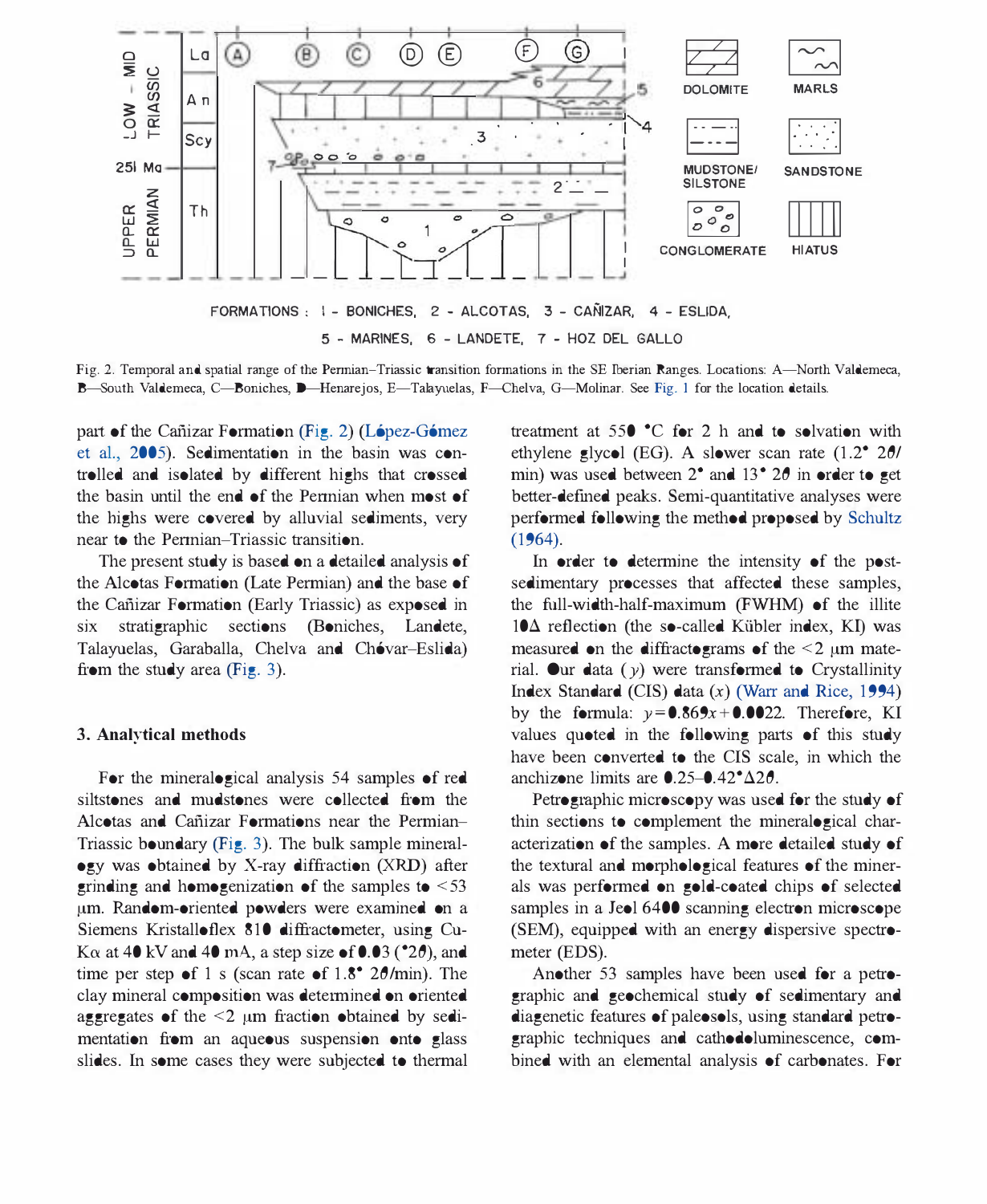

Fig. 3. Studied stratigraphical sections and location of the analysed samples. See Fig. 1 for the location of the sections.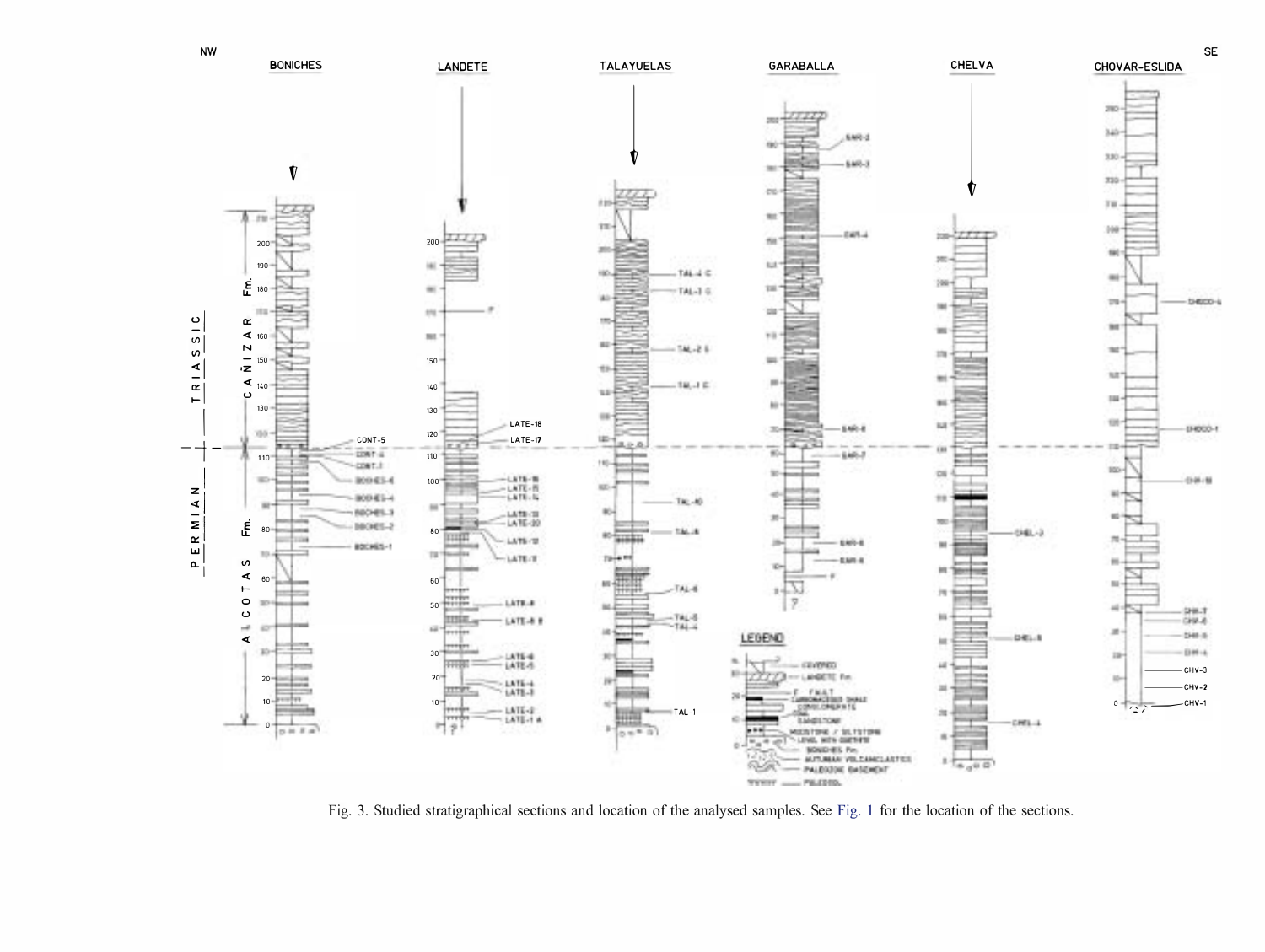each sample, a polished and uncovered thin section was prepared to  $30 \text{ µm}$  thickness for petrographic and geochemical analysis. Cathodoluminescent (CL) examination was carried out using a Technosyn<sup>®</sup> cold cathodoluminescent unit. Following examination with CL, all thin sections were stained with Alizarin Red S and potassium ferricyanide (Dickson, 1966). Elemental analysis for Ca, Mg, Sr, Mn, and Fe was performed on a JEOL JXA-8900 M WD/ED electron microprobe. All analyses were conducted with an accelerating voltage of  $15 \text{ kV}$  and a spot size of  $5 \text{ }\mu\text{m}$ . Detection limits were 100 ppm for Mg, 250 ppm for Sr, 200 ppm for Mn, and 2S0 ppm for Fe, and 140 ppm for Na.

# 4. The sediments

# 4.1. Depositional environments and age

Subsidence reconstructions (Arche and López-G6mez, 1996; Van Wees et aI., 1998; Vargas, 2002) show that the Permian-Triassic extensional period can be subdivided into four distinct episodes bounded by angular unconformities or hiatuses. In this paper we only deal with sediments of the second and third episodes.

Early Permian: Represented by andesitic-basaltic volcanic rocks and dykes associated with lacustrine and fluvial sediments in isolated basins along the Iberian Range (Hemando et aI., 1980; Doblas et aI., 1993; Lago et aI., 2001, in press).

Late Permian: Represented by red bed facies: conglomerate, sandstone and mudstone, usually known as "Saxonian facies" in the literature (Sopefia et aI., 1988; Arche and López-Gómez, 1996). They were deposited in a broad asymmetric rift basin trending NW-SE. The episode ended with uplift and partial erosion.

Late Permian-Middle Triassic: Represented by the continental Buntsandstein facies and the shallow marine Rot and lower part of the Muschelkalk facies, deposited in a single rift basin (Sopeña et al., 1988; López-Gómez and Arche, 1993).

Middle Triassic-Early Jurassic: Represented by shallow marine carbonates and evaporites (Pérez-Arlucea and Sopeña, 1985; Ortí, 1987; Ortí et al., 1996; López-Gómez et al., 1998; Gómez and Goy, 1999).

The Late Permian sediments of the second episode are represented by the Boniches and A1cotas Formations (Fig. 2) (López-Gómez and Arche, 1993). This paper focuses on the Alcotas Formation and the base of the Cañizar Formation (Early Triassic).

The Alcotas Formation (López-Gómez and Arche, 1993), up to 170 m thick, consists of red to dark brown siltstone and mudstone layers and lenticular bodies of sandstone and locally conglomerate. The formation has been interpreted as deposits of seasonal braided rivers with high avulsion rate and extensive floodplains and shallow semi-permanent lakes that evolved towards the top to meandering rivers. Several pollen and spore assemblages of Late Permian (Thiiringian) age have been found in the lower and middle parts of the Formation (Doubinger et al., 1990; Sopeña et al., 1995).

The third episode has a very complex vertical and horizontal facies distribution and it is constituted by the Hoz de Gallo Formation and the Cañizar Formation. The Hoz de Gallo Formation (Ramos, 1979; Ramos et aI., 1986) only crops out in the NW area where it reaches up to 4 m thick (Fig. 2). It consists of quartzite conglomerate lying unconformably on the A1cotas Formation or on the Lower Paleozoic basement.

The Cañizar Formation (López-Gómez and Arche, 1993) is up to 170 m thick and consists of pink to white arkose with minor conglomerate and red mudstone layers. It has been subdivided into six subunits by means of regional erosion surfaces and interpreted as sandy braided river deposits. Paleocurrents point to the SE. It lies conformably on the Hoz de Gallo Formation or unconformably on the Alcotas Formation (Fig. 2).

# 4.2. Mineralogy of the fine-grained sediments

The results of the mineralogical characterization are presented in Table 1. Most of the samples analysed in the Alcotas and Cañizar Formations contain small angular to subrounded quartz and albite grains in a matrix composed of illite and hematite (Fig. 4a). Kaolinite has been detected in two samples from the Chelva section and small amounts of a chlorite/smectite mixedlayer are recognised in one sample from the Landete section by a reflection at 34.5 Å, which shifts to 36.1 Å upon ethylene-glycol solvation. Small proportions of strontium-rich aluminium phosphate sulphate minerals (goyazite/svanbergite) are detected on XRD traces of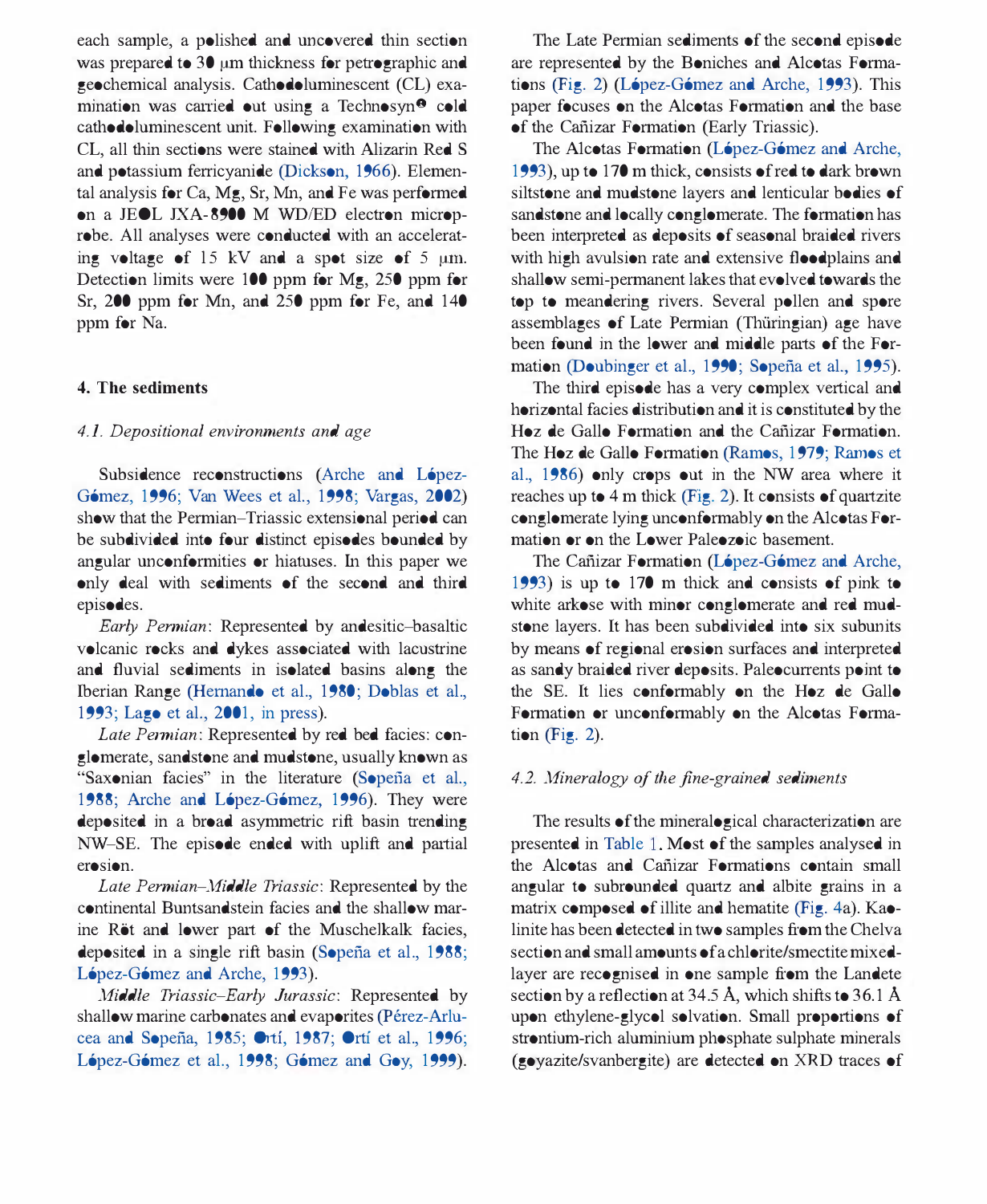Table 1 Variation in the mineralogical composition and Kübler index data (KI) of the samples collected along the studied cross-sections

| Section         | Sample              | QtZ    | Ш     | Hem    |        |        |        | Ab Kh Prl APS | ΚI            |
|-----------------|---------------------|--------|-------|--------|--------|--------|--------|---------------|---------------|
| Talayuelas      | TAL <sub>4</sub> C  | $\ast$ | ****  |        | $\ast$ |        |        |               | 0.44          |
|                 | TAL3C               | $\ast$ | ****  |        | $\ast$ |        |        |               | $\bullet$ .52 |
|                 | TAL2C               | $*$    | ****  |        |        |        |        |               | 0.60          |
|                 | TALIC               | $\ast$ | ****  |        | $\ast$ |        |        |               | 0.61          |
|                 | <b>TALIO</b>        | $***$  | ****  | $\ast$ | $\ast$ |        |        |               | n.d.          |
|                 | TAL <sup>8</sup>    | $***$  | ****  | $\ast$ | $\ast$ |        |        |               | 0.75          |
|                 | TAL6                | $**$   | ****  | $\ast$ | $\ast$ |        |        |               | 0.50          |
|                 | TAL5                | **     | ****  | $\ast$ | $\ast$ |        |        |               | 0.50          |
|                 | TAI.4               | $***$  | ****  |        | $\ast$ |        |        |               | 0.49          |
|                 | TALI                | $***$  | ****  | $*$    | $\ast$ |        |        |               | 0.57          |
| <b>Boniches</b> | CONT <sub>5</sub>   | $***$  | ****  | $\ast$ | $\ast$ |        |        |               | 0.75          |
|                 | CONT <sub>4</sub>   | $***$  | ****  | $\ast$ | $\ast$ |        |        |               | 0.72          |
|                 | CONT1               | $***$  | ****  | $\ast$ | $\ast$ |        |        |               | 0.71          |
|                 | <b>BOCHES7</b>      | $***$  | ****  | $\ast$ | $\ast$ |        |        |               | 0.44          |
|                 | <b>BOCHES6</b>      | $***$  | ****  | $\ast$ | $\ast$ |        |        |               | 0.72          |
|                 | <b>BOCHES4</b>      | $***$  | ****  | $\ast$ | $\ast$ |        |        |               | 0.61          |
|                 | <b>BOCHES3</b>      | $***$  | ****  | $*$    | $\ast$ |        |        |               | 0.74          |
|                 | <b>BOCHES2</b>      | ***    | ***   | $\ast$ | $\ast$ |        |        |               | 0.66          |
|                 | <b>BOCHESI</b>      | ∗      | ****  | $\ast$ | $\ast$ |        |        |               | 0.61          |
| Chelva          | CHEL3               | $***$  | ****  | $\ast$ | $\ast$ |        |        |               | 0.57          |
|                 | <b>CHEL5</b>        | $***$  | ***   | $\ast$ | $\ast$ | ∗      |        |               | 0.61          |
|                 | <b>CHEL4</b>        | $***$  | ****  | $\ast$ | $\ast$ | $\ast$ |        |               | 0.58          |
| Landete         | LATE <sub>18</sub>  | $***$  | ****  | $*$    | $\ast$ |        |        |               | 0.65          |
|                 | LATE17              | ***    | ***   |        |        |        |        |               | $\bullet$ .61 |
|                 | LATE <sub>16</sub>  | **     | ****  | $\ast$ | $\ast$ |        |        |               | 0.58          |
|                 | LATE15              | $***$  | ***   | $\ast$ | $\ast$ |        |        |               | 0.57          |
|                 | LATE <sub>14</sub>  | $***$  | ***   | $\ast$ | $\ast$ |        |        |               | 0.63          |
|                 | LATE20              | $\ast$ | ****  |        | $\ast$ |        |        |               | 0.55          |
|                 | LATE <sub>12</sub>  | $\ast$ | ****  |        | $\ast$ |        |        |               | 0.50          |
|                 | LATE <sub>1</sub>   | $***$  | ****  |        | $\ast$ |        |        |               | 0.67          |
|                 | LATE <sup>8</sup>   | $**$   | ****  | $\ast$ | $\ast$ |        |        |               | 0.55          |
|                 | LATE <sub>8</sub> B | ***    | ***   | $\ast$ | $\ast$ |        |        |               | 0.61          |
|                 | LATE6               | ***    | $***$ | $\ast$ | $\ast$ |        |        |               | 0.76          |
|                 | LATE5               | $***$  | ****  | $\ast$ | $\ast$ |        |        |               | 0.71          |
|                 | LATE4               | $***$  | ****  | $\ast$ | $\ast$ |        |        |               | 0.72          |
|                 | LATE3               | $***$  | ****  | $\ast$ |        |        |        |               | 0.55          |
|                 | LATE2               | $***$  | ****  | $\ast$ | $\ast$ |        |        |               | 0.67          |
|                 | LATEIA              | $\ast$ | ****  | $\ast$ | $\ast$ |        |        |               | 0.62          |
| Garaballa       | GAR2                | $*$    | ****  |        | $\ast$ |        |        | $\ast$        | 0.65          |
|                 | GAR3                | $\ast$ | ****  | $\ast$ | $\ast$ |        |        | $\ast$        | 0.65          |
|                 | GAR4                | $\ast$ | ****  | $\ast$ | $\ast$ |        |        | $\ast$        | 0.57          |
|                 | GAR8                | $\ast$ | ****  | $\ast$ | $\ast$ |        |        | $\ast$        | 0.51          |
|                 | GAR7                | $\ast$ | ****  | $\ast$ | $\ast$ |        |        |               | 0.65          |
|                 | GAR6                |        | ****  |        |        |        |        |               | 0.53          |
|                 | GAR5                | $\ast$ | ****  | $*$    |        |        |        |               | 0.62          |
| Chóvar          | СНОСО4              | $***$  | ***   |        | $\ast$ |        |        |               | 0.36          |
|                 | <b>CHOCO1</b>       | **     | ****  |        | $\ast$ |        |        |               | 0.41          |
|                 | <b>CHV10</b>        | $***$  | ****  | $\ast$ | $\ast$ |        |        |               | 0.28          |
|                 | CHV7                | $**$   | ***   | $\ast$ | $\ast$ |        | ∗      |               | 0.36          |
|                 | CHV <sub>6</sub>    | **     | ***   | $\ast$ | $\ast$ |        | $\ast$ |               | 0.32          |
|                 | CH <sub>V5</sub>    | **     | ***   | $\ast$ | $\ast$ |        | $\ast$ |               | 0.33          |
|                 | CHV4                | $***$  | ***   | $\ast$ | ∗      |        | ∗      |               | 0.40          |

|  | Table 1 (continued) |
|--|---------------------|
|--|---------------------|

|        | Section Sample Ctz Ill Hem Ab Kln Prl APS KI |          |  |  |      |
|--------|----------------------------------------------|----------|--|--|------|
| Chóvar | CHV <sub>2</sub>                             | ** *** * |  |  | 0.34 |
|        | CHV1                                         | ** *** * |  |  | n.d. |

 $Quartz$  ( $Qtz$ ), hematite (Hem), albite (Ab) and goyazite/svanbergite (APS) contents were estimated from X-ray diffraction traces of unoriented mineral-aggregate samples, whereas illite (Ill), kaolinite (Kln) and pyrophyllite (Prl) contents were calculated from oriented aggregates of the <2-µm fraction. \*\*\*\*Major phase,  $(>50%$  in the semi-quantitative analyses), \*\*\* frequent phase (20 to 50%), \*\*minor phase (10 to 20%), \*accessory phase  $($  10%).

random-oriented powders from the Cañizar Formation in the Garaballa section (Fig. 3). Zircon, ilmenite and xenotime are present as accessory minerals within this section. The Kübler index data for the Boniches, Landete, Talayuelas, Garaballa and Chelva sections range between 0.44° and 0.75°  $\Delta$ 20 and are clearly indicative of diagenetic conditions.

Samples from the Chóvar-Eslida section are red limolites with a similar mineralogical composition. However, the  $XRD$  analysis reveals the presence of pyrophyllite instead of kaolinite in six of the sam-



Fig. 4. XRD traces of oriented aggregates from (a) sample CHEL-4, representative of siltstones composed by illite and kaolinite and (b) sample CHV5, with a clay assemblage constituted by illite and pyrophyllite.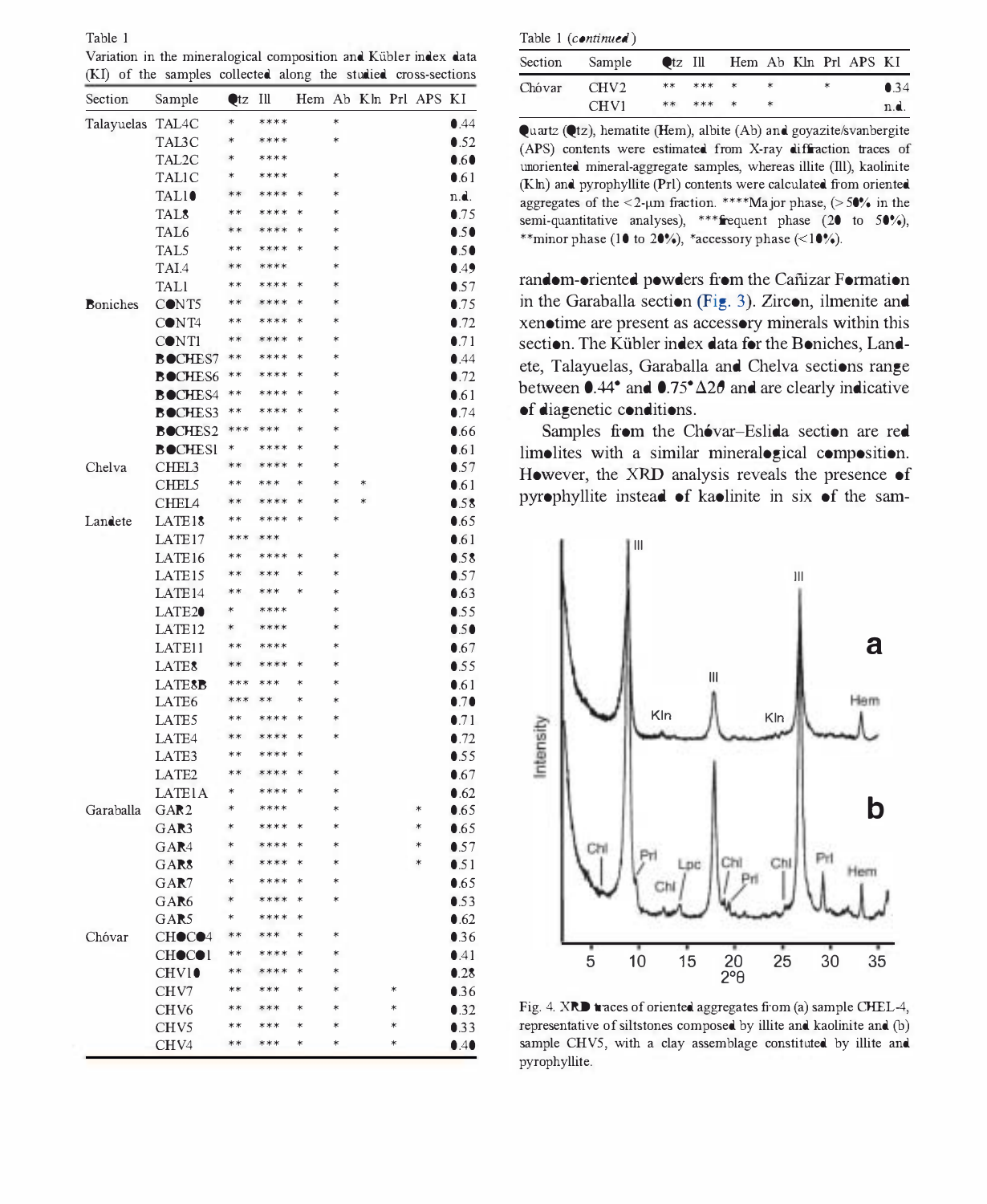ples, together with traces of chlorite and lepidocrocite (Fig. 4b). This clay mineral assemblage, together with the lower KI data  $(0.28-0.41^{\circ} \Delta 20)$ , suggests that these samples were subjected to very low grade metamorphism.

The SEM study reveals that illite in most of the sections is found as roughly oriented platy crystals within the matrix (Fig. 5a) or as small fibres coating larger crystals (Fig. 5b). In samples from the Chovar-Eslida section pyrophyllite commonly occurs as packets of slightly deformed crystals (Fig. 5c).

# 4.3. Paleosols description

Paleosols developed within the Alcotas Formation have been studied in detail in the western part of the study area, specifically in the Landete and Talayuelas stratigraphic sections (Figs. 3 and 6), where they are more abundant and best preserved. In the eastern part of the study area (Chelva and Ch6var-Eslida stratigraphic sections), subsidence was higher during the Late Permian (Vargas, 2002), and thus, paleosols are less abundant and poorly developed and no carbonate paleosols have been observed. Carbonate soil profiles with different stages of development have been recognized in the Landete and Talayuelas sections (Fig. 6). They correspond to the category of aridisols and vertisols proposed by Retallack (1993). In both sections the A1cotas Fonnation can be subdivided into three parts based on the presence or absence of paleosols, their type and stage of development and on the mineralogical composition (Fig. 6).

In the lower part paleosols are developed over alluvial sediments (Fig. 6) composed of red to brown sandstone, siltstone and mudstone. Pedogenic profiles commonly range between 25 cm and 1.5 m thick and they vary in their stage of development from stage I to stage II of Machette (1985). The dark red mudstone and/or siltstone contain scattered and small spherical to subspherical carbonate nodules (up to 22 mm in diameter) and root traces of about 13 cm long and 3-5 cm wide (Fig. 7a,b). Upwards in the profile, carbonate nodules are larger, up to 7 cm in diameter and, in some profiles, they form continuous layers of coalescing nodules that can be traced laterally at least 50 m (Fig. 7a). This calcareous horizon (15 to 55 cm thick) has a dark red colour or, in some cases, a mottled dark red to yellowish colour and typically displays a very well developed cracking structure composed of abundant angular and irregular cracks (up to 1 mm thick) (Fig. 7c). The horizon gradually passes upwards into a purple to dark red clayey horizon (Fig. 7a) with evidence of poorly preserved subangular blocky and platy peds. Maximum thickness of this upper horizon is 50 cm, with its top grading into the overlying red siltstone and mudstone or sharply truncated by bodies of sandstone. The mineralogy and texture of the original carbonate that precipitated in the calcareous horizons are not preserved in most of the paleosols because they are replaced by coarse and euhedral to subeuhedral dolomite and magnesite that precipitated during subsequent stages of diagenesis (Fig. 7c). The carbonate precursor has been only observed in the Talayuelas section, where it is constituted by dolomicrite that shows dark red luminescence and nodular texture (Fig. 7c).

The *middle part* of the A1cotas Formation consists of dark red mudstone with thin bodies of sandstone



Fig. 5. SEM images af(a) roughly oriented illite (ill) platy crystals within the matrix; (b) small fibers ofillite (ill) coating larger mica crystals; (c) stacks of slightly defonned crystals of pyrophyllite (prl).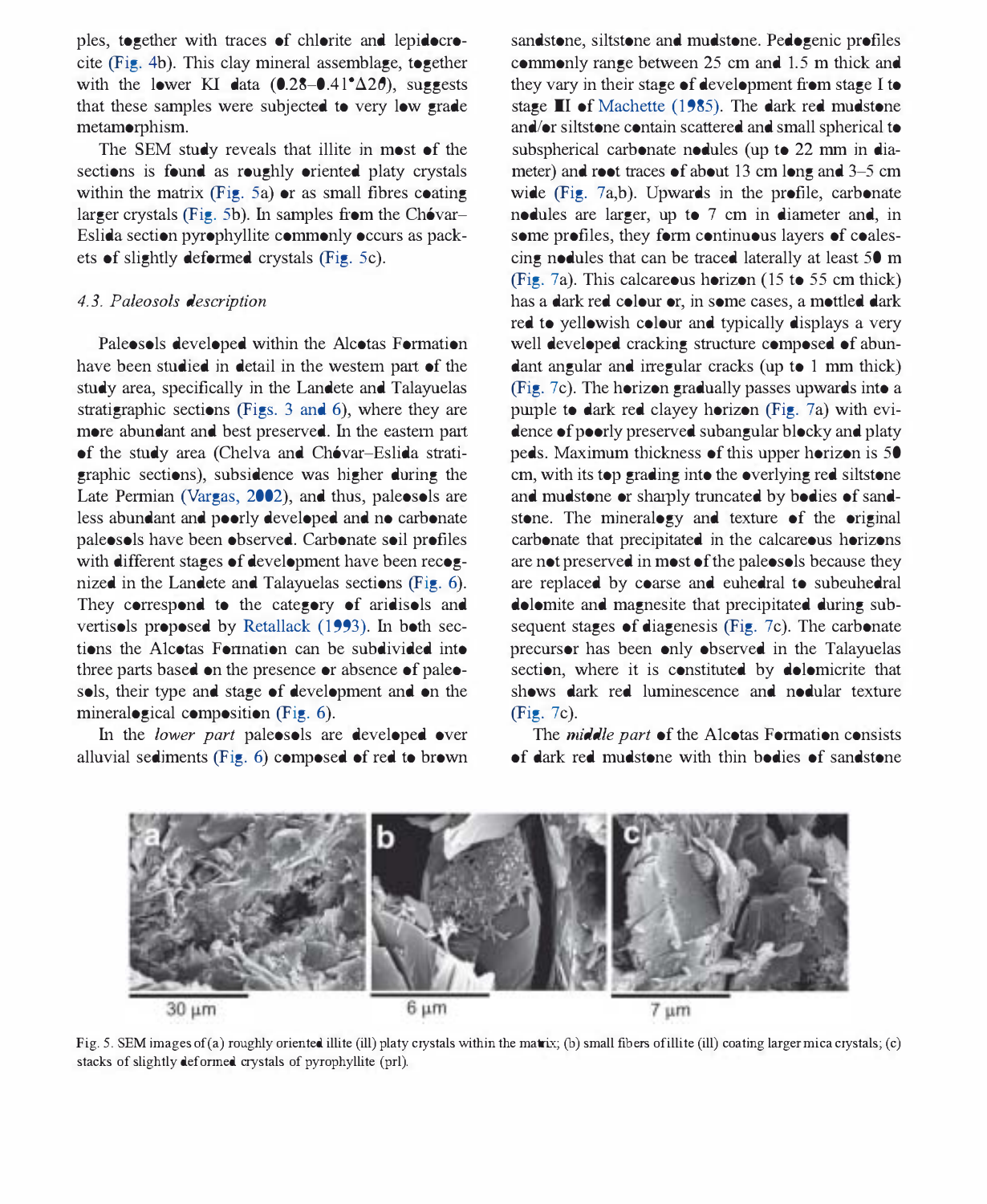

Fig. 6. Landete and Talayuelas sections in detail. Three parts (lower, middle and upper) have been differentiated in both sections by means of their mineralogical and petrological data and paleosols features. Figures in brackets indicate the number of studied samples in each paleosol.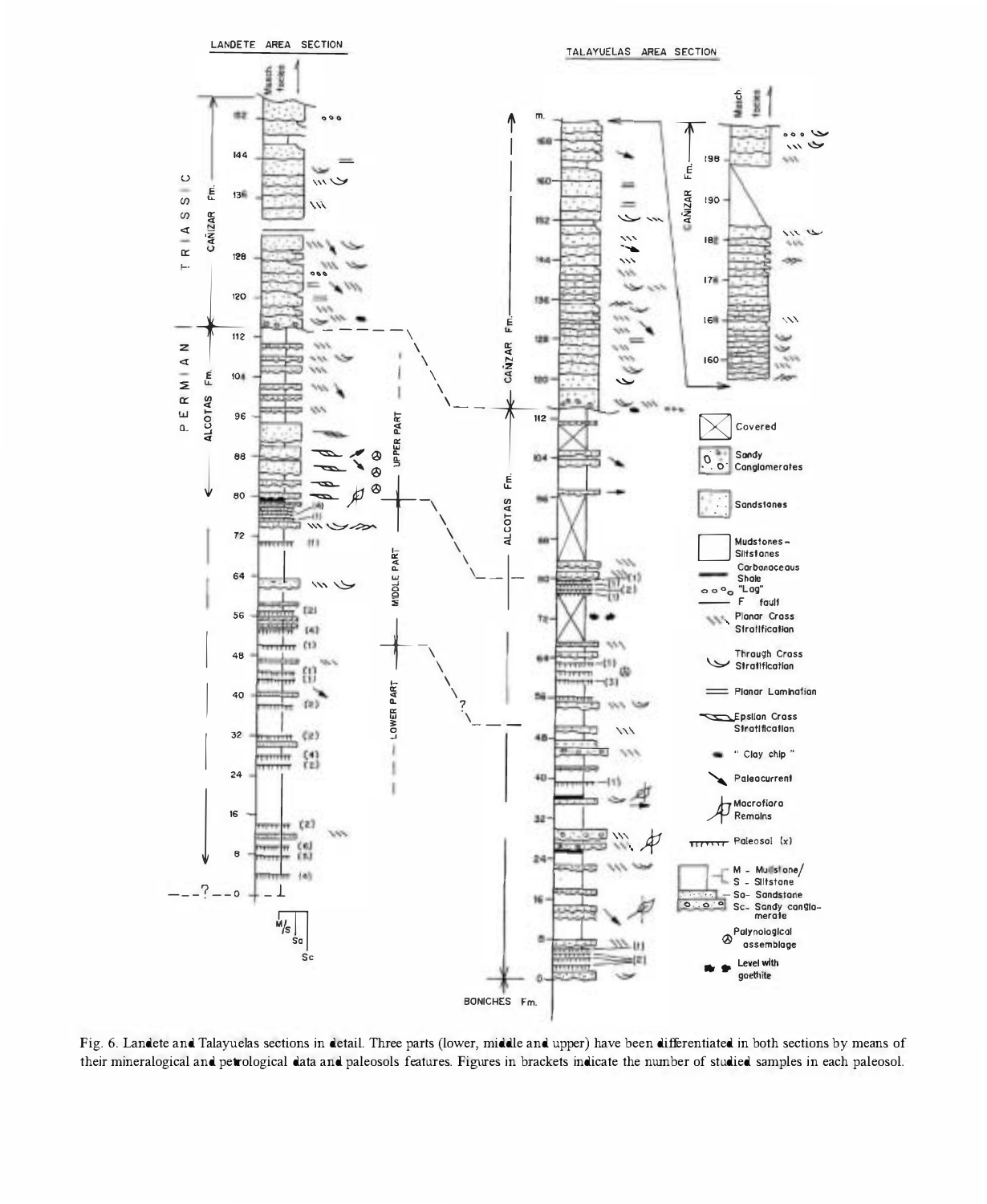interbedded (Fig. 6). In this part, paleosols vary from stage I to IV according to Machette's (1985) classification. Paleosol horizons formed in the middle part of the sequence are similar to those of the lower part of the Alcotas Formation, although they can be better developed (stage IV of Machette's classification) with a maximum thickness of 1 m (Fig. 7d). The calcareous horizon of these paleosols is composed of ferruginous mudstone that shows a lower part with coalescing carbonate nodules and an upper part, up to 20 cm thick, of solid brownish to yellowish carbonate with a sharp top and lateral continuity that can be traced for 100 m. It exhibits a weakly developed platy structure and abundant irregular cracks, associated with fossil root traces (Fig. 7c). The original mineralogy of the calcareous paleosol horizons developed in the middle part of the A1cotas Formation are not preserved because they were completely replaced by coarse dolomite and magnesite that precipitated during early stages of burial and obliterated the original pedogenic microstructure. In addition, these paleosols are affected by fractures that developed during late stages of burial. These fractures are filled by ankerite, barite and/or ferroan calcite.

The last two paleosols observed in the middle part of the Landete section contain two beds: the lower bed (up to 20 cm thick) is composed of mudstone or sandstone largely replaced by magnesite; the upper bed is a very dark layer, up to 7-10 cm thick, mainly composed of goethite, which preserves lenticular pseudomorphs of siderite, up to 7 mm long, that form aggregates (Fig. 7e-g). Only small relics of siderite  $(Ca_0, a_2Mn_{0.12})$  $Fe_{0.80}Mg_{0.06}CO_3$ ), less than 10  $\mu$ m wide, are preserved in the pseudomorphs. Goethite may replace siderite crystals completely. More commonly, siderite pseudomorphs are constituted by goethite, calcite and ankerite (Fig. 7f, g). In this case, goethite precipitation mimics the extemal lenticular shape and the cleavage planes of the siderite precursor (Fig. 7g); the remaining porosity inside the pseudomorphs is filled by ankerite and ferroan calcite (Fig. 7g). Ankerite and calcite also fill fractures that postdate siderite and goethite precipitation (Fig.  $7f$ ).

In the Talayuelas section no paleosols containing siderite or siderite pseudomorphs have been recognized in the middle part of the sequence. However, accumulations of goethite precipitated around fossil plant fragments have been observed along some partially covered stratigraphic beds (Fig.  $6$ ).

The *upper part* of the Alcotas Formation contains dark orange to red mudstone and sandstone with no evidence of pedogenic carbonate precipitation (Fig. 6). The only preserved pedogenic features correspond to some diffuse, drab coloured (greenish-grey) haloes possibly developed around reduced root channels (Retallack, 1997). The base of the upper part of the A1cotas Formation in the Landete section is constituted by greenish to reddish lutites interbedded with carbonaceous shales (Fig. 7h). In addition, there are some thin and discontinuous layers, up to 1 cm thick, composed of siderite pseudomorphs, which are interbedded with the carbonaceous shales. Carbonaceous shales and/or coal beds similar to those of the Landete section have been observed in the upper part of the Alcotas Formation in the Chelva stratigraphic section (Fig. 3).

# 5. Discussion

Mineralogical studies may result in a key-tool for a better understanding of the palaeoenvironmental changes recorded during the poorly known Permian-Triassic transition in continental sediments. The SE Iberian Ranges show very good outcrops of this continental transition. A detailed mineralogical study from a combination of both fine-grained samples and soil profiles allows us to determine some of the main characteristics of the Late Permian general changes and their possible origin and consequences.

# 5.1. Mineralogical composition of the fine-grained sediments

The clay mineral assemblage of most of the Permian-Triassic sediments of the SE Iberian Ranges is formed predominantly by illite (with KI values that are characteristic of diagenesis) and minor amounts of kaolinite in some of the samples. However, the narrower 10 Å peaks measured in the Chóvar-Eslida section (0.28-0.41 $^{\circ}$  $\Delta$ 20) and the presence of pyrophyllite in some samples indicate that very low grade metamorphic conditions were attained in the area. The very low grade metamorphic clay assemblage is described for the first time within the SE Iberian Range. Preliminary data suggest that extensional tectonics and crustal thinning, combined with anomalously high subsidence rates (Van Wees et aI.,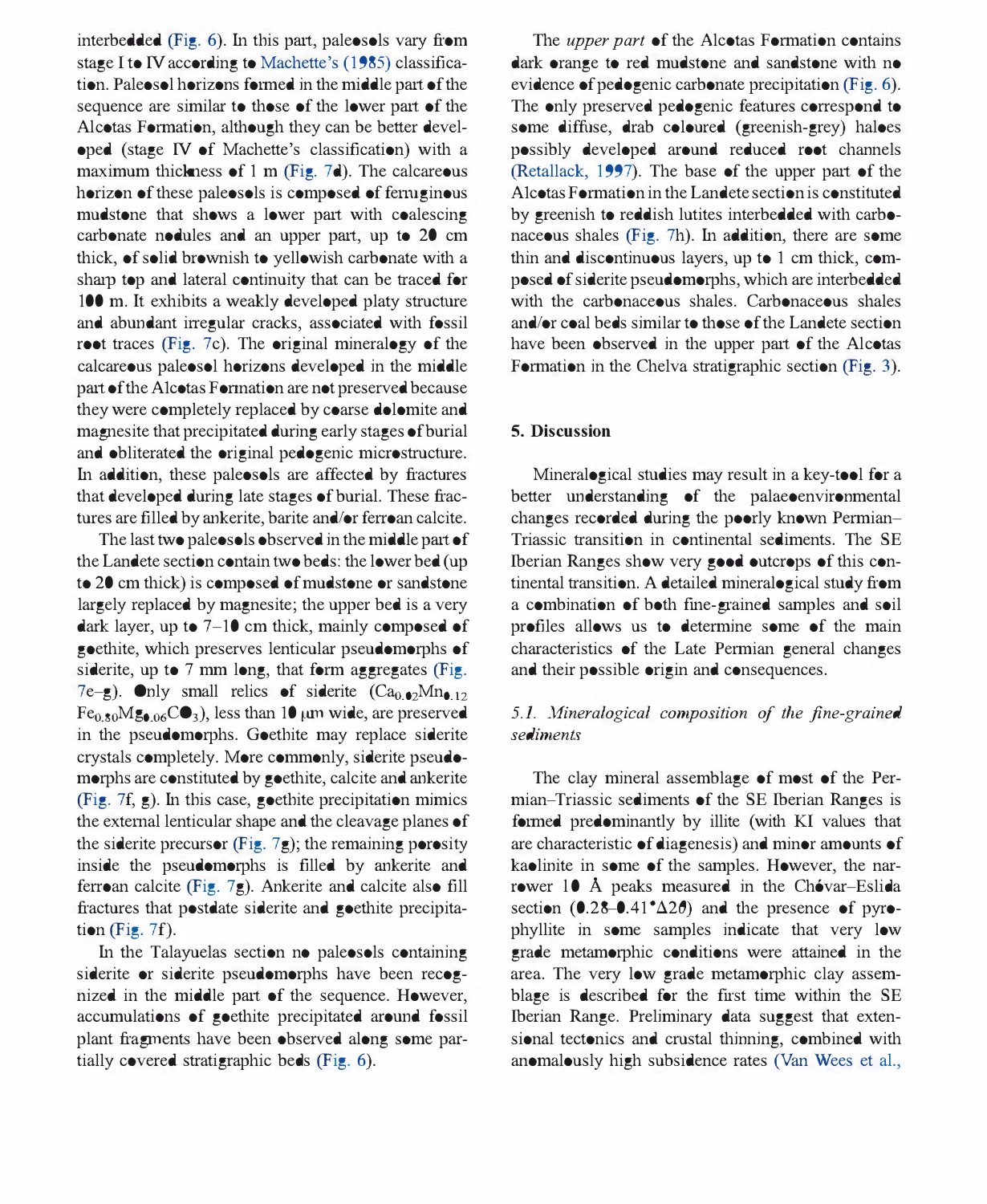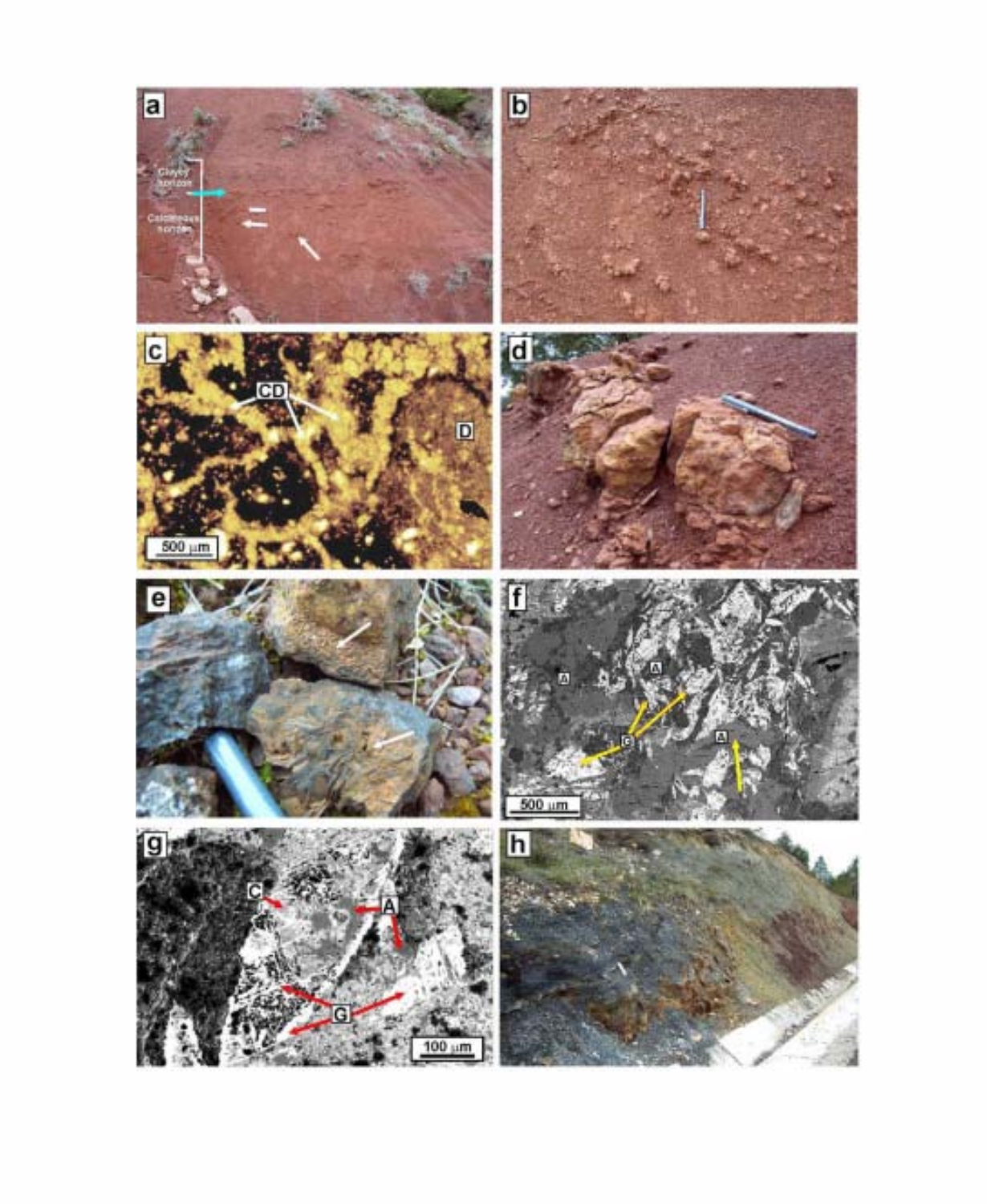1998; Vargas, 2002) are responsible for the development of the metamorphism. The extent of this anchimetamorphic event is currently under evaluation.

The presence of illitic clay as the predominant component of the fine-grained siliciclastic continental sediments is in agreement with previous studies of the Western European Pennian-Triassic (Lucas, 1962; Fisher and Jeans, 1982; Lippmann and Berthold, 1992; Jeans et aI., 1994; Ruiz Crnz, 1996; Marfil et aI., 1996). Lindgreen and Surlyk (2000) found a more complex clay assemblage in the Permian-Triassic mudstone of East Greenland, with illite, chlorite, venniculite and illite-smectite. The authors argued that discrete clay minerals in these rocks are largely detrital, derived from weathered Precambrian and Caledonian crystalline basement of Greenland.

In a study of Permian-Triassic rocks of the AJcaraz region (Spain), South Devon coast (U.K.), and deep wells in the Western Approches and Yorkshire, Jeans et al. (1994) conclude that much of the clay mica assemblage was formed originally in coeval deserts, and it was then eroded and deposited as detritus in adjacent areas. They claim that the ferric nature of the micas and the abundance of clay mica in the uppermost layers of soils from present-day arid regions support this assertion. Alternatively they suggest that much of the clay mica could have been wind transported from sources outside Europe. This wind-blown hypothesis was also considered in a previous work on the study area by Alonso-Azcarate et a1. (1997) who suggested the Zechstein Basin (poland) as the potential source area. Many of the arguments concerning the prevailing oxidizing conditions and clay mica development in soils of arid or semi-arid regions might apply to our samples.

# 5.2. Paleosol interpretation

The original carbonate mineralogy of most of the calcareous horizons developed in the lower part of the Alcotas Formation is uncertain because they are largely replaced by coarse dolomite and/or magnesite. These mineral assemblages are similar to those precipitated in the red beds of the Late Permian of Austria (Spotl and Burns, 1994). However, the preservation of dolomicrite in some horizons (Fig. 7c) suggests that they originally developed as dolocretes in an arid to semi-arid climate with marked seasonality (Wright and Tucker, 1991; Spotl and Wright, 1992; Alonso-Zarza, 2003).

It is not possible to determine the original mineralogy of carbonate paleosols of the middle part of the Alcotas Formation, because they are replaced by coarse magnesite and no relict of the carbonate precursor has been preserved. However, early diagenetic siderite has been observed in the dark bed developed at the top of these paleosols, just below and interbedded with the carbonaceous shales at the base of the upper part of the Landete section (Figs. 6 and 7h). Siderite has very low Mg and Ca and high Mn contents that are typical of siderites precipitated from meteoric-derived waters (Mozley, 1989). Siderite precipitation has been widely described as a very early diagenetic phase that commonly occurs in organic-rich marsh and swamp sediments deposited in floodplains and deltas (Coleman, 1985; Curtis and Coleman, 1986; Homibrook and Longstaffe, 1996; Mackay and Longstaffe, 1997; Morad, 1998; Rossi et aI., 2001, for example). Moreover, siderite precipitation requires very low  $p\bullet_2$ , very high  $pC\bullet_2$ , a slightly acid to near neutral pH, and high concentrations of

Fig. 7. (a) Carbonate soil profile

<sup>(</sup>white arrows). (b) Detail of the carbonate nodules developed in the lower part of the Alcotas Fonnation. The pen for scale is 14 cm long. (c) Photomicrograph of a paleosol of the lower part of the Talayuelas section. Note nodulized dolomicrite (D) to the right, and the cracking structure, now replaced by coarse dolomite  $(C\mathbb{D})$ , to the left. (d) Calcareous horizon of a soil profile

The pen for scale is 14 cm long. (e) Goethite replacing siderite aggregates developed in paleosols of the middle part of the Landete section. Note the presence of abundant lenticular pseudomorphs of siderite (arrows). The cap of the pen for scale is 3 cm long. (f) Backscattered SEM imagine of a siderite pseudomorphs aggregate. Note that goethite (G) preserves the external morphology of the siderite precursor. Ankerite (A) subsequently precipitated in the inner and outer part of the pseudomorphs and in fractures that affect aggregates (yellow arrow). (g) Backscattered SEM images of a siderite pseudomorph. Note that goethite (G) preserves the external morphology of the crystal and mimics the original cleavage of the siderite precursor. Ankerite (A) and calcite (C) subsequently precipitated in the inner and outer part of the pseudomorph. (h) Aspect of the upper part of the Alcotas Fonnation. The red beds (right of the photograph) are overlain by sandstone and carbonaceous shale (left). The scale bar is 15 cm long.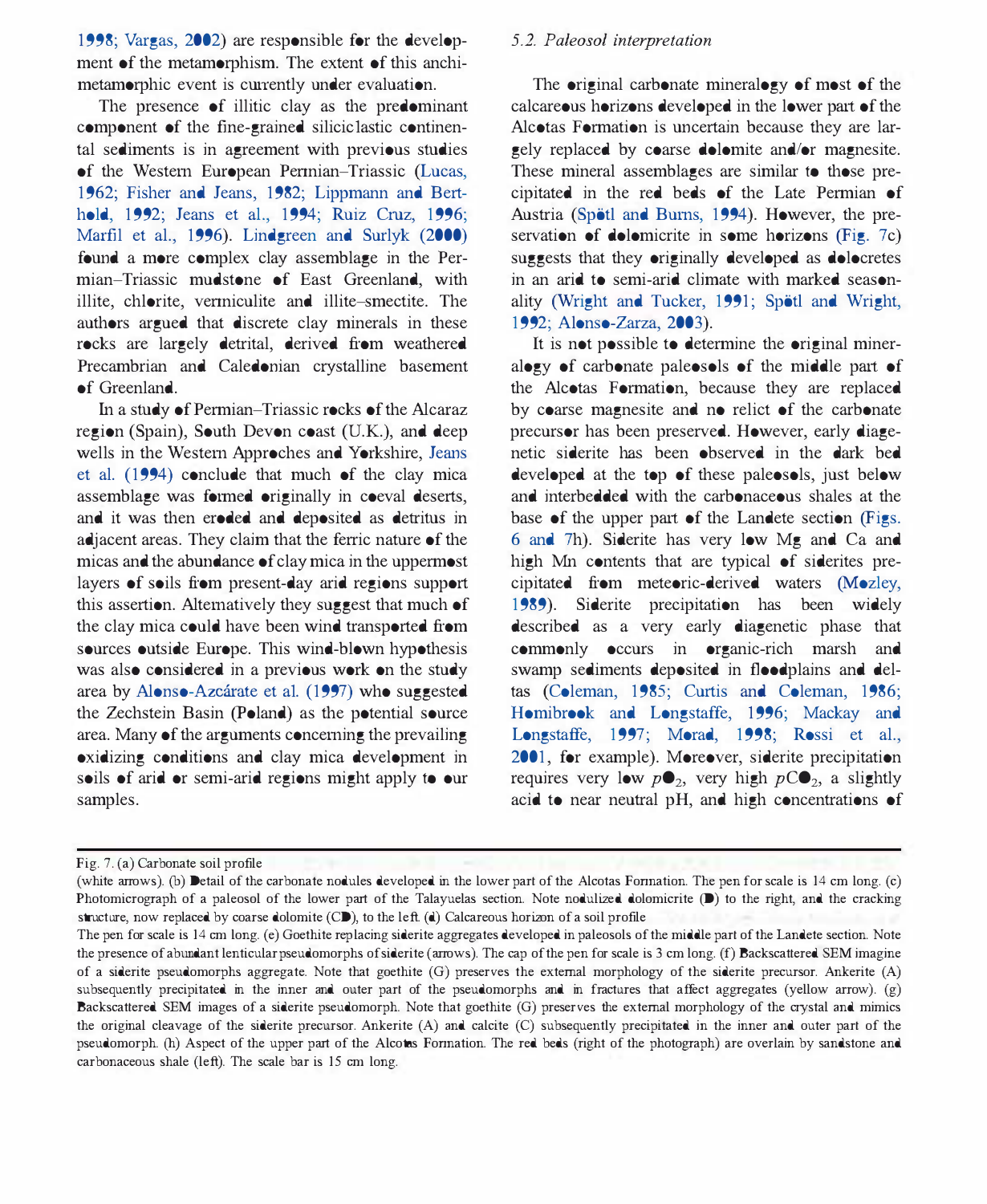dissolved  $Fe^{2+}$  (Ohmoto et al., 2004). In contrast, pedogenic dolomite commonly occurs in well-aerated soils, and its precipitation requires relatively low  $pC\bullet$  (Wright and Tucker, 1991), and higher pH (Krumbein and Garrels, 1952) and Mg+Ca/Fe ratios (Coleman, 1985; Curtis and Coleman, 1986) than siderite precipitation. Thus, the environmental conditions likely changed towards more humid and acid during formation of siderite beds, which precipitated in poorly aerated and poorly drained areas. These environmental conditions agree with the presence of the carbonaceous shales and coal beds in the base of the upper part of the Landete section, and the type of plant remains of these levels that indicate a change towards more humid conditions (Di6guez and Barron, 2005).

Siderite is largely or completely replaced by goethite that precipitates under oxidizing conditions when siderite becomes unstable. Goethite is postdated by ankerite and calcite that precipitated during later stages of diagenesis (Fig. 7f, g). Thus, a recent replacement of siderite can be ruled out. It is also unlikely that goethite precipitated during burial of the unit but before ankerite and calcite precipitation, because burial diagenesis is dominated by reducing waters, and goethite typically precipitates under  $\bullet$ xidizing humid, and acid conditions (Landon, 1991; Benison and Goldstein, 2002; Boul, 2003; Ohmoto et aI., 2004; Tabor et aI., 2004). Thus, it is probable that goethite precipitated during early stages of the diagenesis, before or soon after burial of paleosols. This is also supported by the presence of goethite accumulations in the Talayuelas section that preserve the original structure of plant remains, because ironreplacement of plant organic matter can occur on the order of weeks or years (Dunn et al., 1997; Tabor et aI., 2004).

In the uppermost part of the Alcotas Formation, the lack of carbonate paleosols and plant remains would indicate a further step towards acid and oxidizing conditions. Such conditions have been broadly described for the end of Permian times (Erwin, 1993). This situation would continue until the Early Triassic, as indicated by the presence of Srrich aluminium sulphate phosphates (APS minerals) at the base of the Cañizar Formation. The formation of APS minerals is usually related to low pH environments (Spötl, 1992; Dill et al., 1995; Dill, 2001). In addition to the occurrence of APS minerals, the lack of carbonates and the widespread presence of hematite-rich red beds are features that may be considered as indirect evidence of an ancient acid system according to the criteria proposed by Benison and Goldstein (2002).

# 6. Concluding remarks

Three parts have been differentiated in the Late Permian continental sediments (A1cotas Formation) in SE Iberian Ranges (Spain) based on minemlogical and petrolological data and analysis of soil profiles. These parts can be related to changes in the palaeoenvironmental conditions.

The lower part would developed in an arid to semiarid climate with marked seasonality. Some evidences for these conditions include the presence of paleosols with shallow calcic horizons and the preservation of dolomicrite in some of the nodules.

In the middle part, a change in the palaeoenvironmental conditions can be recognized. Firstly, the presence of siderite in the paleosols and the occurrence of carbonaceous shales point to more humid and acid conditions in poorly areated and poorly drained areas. Secondly, these conditions evolved to more acid and oxidizing, as revealed by the presence of goethite both replacing siderite and as a former precipitate around plant remains towards the top of this middle part.

The upper part of the A1cotas Formation and the lower part of the Cañizar Formation would represent a further step towards acid conditions as indicated by the lack of carbonate paleosols and plant remains. The occurrence of APS minerals at the base of the latter unit would indicate extreme acid conditions.

#### Acknowledgments

The authors thank Modesto Escudero for drafting support, Gilberto Herrero and Beatriz Moral for thin section preparation, and Maribel Sevillano and Belén Soutullo for the assistance during XRD study. The staff of the Centro de Microscopia Luis Bm (Universidad Complutense, Madrid) is also acknowledged for the technical support during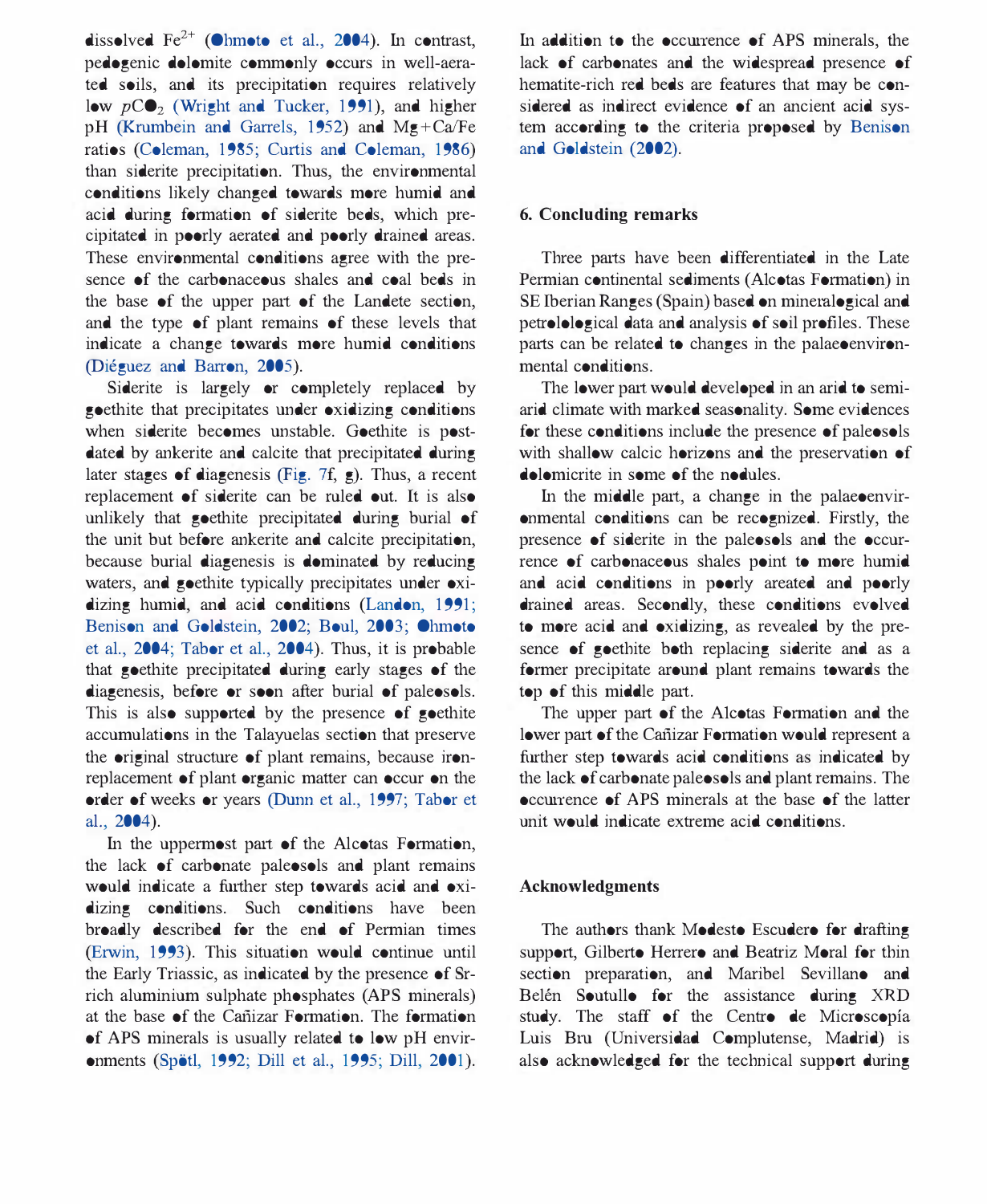the SEM and EPMA study. This work was fmanced by Project PTB2002-00775.

# References

- Alonso-Azcárate, J., Arche, A., Barrenechea, J.F., López-Gómez, J., Luque, F.1., Rodas, M., 1997. Palaeogeographical significance of clay mineral assemblages in the Pennian and Triassic sediments of the SE Iberian Ranges, eastern Spain. Palaeogeogr. Palaeoclimatol. Palaeoecol. 136  $(1-4)$ , 309-330.
- Alonso-Zarza, A.M., 2003. Palaeoenvironmental significance palustrine carbonates and calcretes in the geological record. Earth-Sci. Rev. 60, 261-298.
- Arche, A., López-Gómez, J., 1996. Origin of the Permian-Triassic Iberian Basin, central-eastern Spain. Tectonophysics 266, 443-464.
- Arche, A., López-Gómez, J., 1999. Tectonic and geomorphic controls on the fluvial styles of the Eslida Fonnation, Middle Triassic, Eastern Spain. Tectonophysics 315, 187-207.
- Beauchamp, B., Baud, A., 2002. Growth and demise of Permian biogenic chert along northwest Pangea: evidence for end-Permian collapse of thennohaline circulation. Palaeogeogr. Palaeoclimatol. Palaeoecol. 184, 37-63.
- Benison, K.c., Goldstein, RH., 2002. Recognizing acid lakes and groundwaters in the rock record. Sediment. Geol. 151,  $177 - 185$ .
- Benton, M.J., 2003. When Life Nearly Died. The Greatest Mass Extinction of all Time. Thames & Hudson, London. 336 pp.

Ames, Iowa, USA. 494 pp.

- Coleman, M.L., 1985. Geochemistry of diagenetic non-silicate minerals: kinetic considerations. Philos. Trans. R. Soc. Lond., A 315, 39-56.
- Curtis, C.D., Coleman, M.L., 1986. Controls on the precipitation of early diagenetic calcite, dolomite y siderite concretions in complex depositional sequences. In: Gautier, D.L. (Bd.), Roles of Organic Matter in Sediment Diagenesis, SPEM Special Publication, vol. 38, pp. 23-34.
- Dickson, J.A.D, 1966. Carbonate identification revealed by staining. J. Sediment. Petrol.  $36, 491 - 505$ .
- Diéguez, C., Barron, E., 2005. Upper Permian floral vegetation changes near the P/T boundary in the Landete section of the Alcotas Fonnation (SE Iberian Ranges, Spain). Palaeogeogr. Palaeoclimatol. Palaeoecol. 229, 54-68 (this issue).
- Dill, H.G., 2001. The geology of aluminium phosphates and sulphates of the ahmite group minerals: a review. Earth-Sci. Rev. 53, 35-93.
- Dill, H.G., Fricke, A., Henning, K.-H., 1995. The origin of Ba- and REE-bearing aluminum-phosphate-sulphate minerals from the Lohreim kaolinitic clay deposit (Rheinisches Schiefergebirge, Germany). Appl. Clay Sci. 10, 231-245.
- Doblas, M., Oyarzun, R., Sopeña, A., López-Ruiz, J., Capote, R., Hernández, R., Hoyos, J.L., Lunar, R., 1993. Variscan-Late Variscan-early Alpine progressive extensional collapse of Spain. Geodin. Acta 7, 1-14.
- Doubinger, 1., L6pez-G6mez, 1., Arche, A., 1990. Pollen and spores from the Pennian and Triassic sediments of the southeastern Iberian Ranges, Cueva de Hierro (Cuenca) to Chelva-Manzanera (Valencia-Teruel) region, Spain. Rev. Palaeobot. Palynol.  $66, 25 - 45.$
- Dunn, K.A., McLean, R.J.C., Upchurch Jr., G.R., Folk, R.L., 1997. Enhancement of leaf fossilization potential by bacterial biofilms. Geology 25, 1199-1122.
- Erwin, D.H., 1993. The Great Paleozoic Crisis. Life and Death in the Permian. Columbia University Press, New York. 327 pp.
- Erwin, D.H., 1996. Permian global bio-events. In: Wallister, O.H. (Bd.), Global Events and Events Stratigraphy in the Phanerozoic, pp. 251-264.
- Fisher, M.J., Jeans, C.V., 1982. Clay mineral stratigraphy in the Permo-Triassic red bed sequences of BNOC 72/10-1A, Western Approaches, and the South Devon Coast. Clay Miner. 17,  $79 - 89.$
- Gómez, J.J., Goy, A., 1999. Las unidades carbonatadas y evaporíticas del tránsito Triásico-Jurásico en la región de Lécera (Zaragoza, España). Cuad. Geol. Iber. 25, 13-23.
- Hernando, S., Schott, J.-J., Thuigat, R., Montigny, R., 1980. Age des andesites et des sediments interstratifies d' Atienza (Bspagne): Etude stratigraphyque et paleomagnetique. Sci. Geol., Bull. 33, 119-128.
- Holster, W.T., Magaritz, M., 1992. Cretaceous/Tertiary and Permian/Triassic boundary events compared. Geochim. Cosmochim. Acta 56, 3297-3309.
- Hornibrook, E.R.C., Longstaffe, F.J., 1996. Berthierine from the lower cretaceous cleanvater fonnation, Alberta, Canada. Clay Clay Miner. 44, 1-21.
- Boul, S.W., 2003. Soil Genesis and Classification. Isaas, C.V., Mitchell, J.G., Scherrer, M., Fisher, M.J., 1994. Origin of the Penno-Triassic clay mica assemblage. Clay Miner. 29,  $575 - 589$ .
	- Jin, Y.G., Wang, Y., Wang, W., Shang, Q.H., Cao, C.Q., Erwin, DH., 2000. Pattern of marine mass extinction near the Permian-Triassic boundary in south China. Science 289,  $432 - 436.$
	- Kozur, H.W., 1998. Some aspects of the Permian-Triassic boundary (PIE) and of the possible causes for the biotic crisis around this boundary. Palaeogeogr. Palaeoclimatol. Palaeoecol. 143, 227-272.
	- Krull, S.J., Retallack, G.J., 2000.  $\delta^{13}C_{org}$  chemostratigraphy of the Pennian-Triassic boundary in the Maitai Group, New Zeland: evidence for high-latitudinal methane release, New Zealand. J. Geol. Geophys.  $43, 21-32$ .
	- Knunbein, W.C., Garrels, R.M., 1952. Origin and classification of chemical sediments in tenns of pH and oxidation-reduction potentials. 1. Geol. 60, 1-33.
	- Lago, M., Gil, A., Pocovi, A., Arranz, E., Gale, C., 2001. The Pennian calc-alcaline magmatism of the Iberian Belt, Spain: an updated synthesis. Nat. Brescia. 25, 181-187.
	- Lago, M., Arranz, E., Pocovi, A., Gale, G., Gil-Imaz, A., in press. Pennian magmatism of the Iberian Chain, Central Spain and its relationship with extensional tectonics. Spec. Publ. Geol. Soc. London 224.
	- Landon, J.R., 1991. Booker Tropical Soil Manual: A Handbook for Soil Survey and Agricultural Land Evaluation in the Tropics and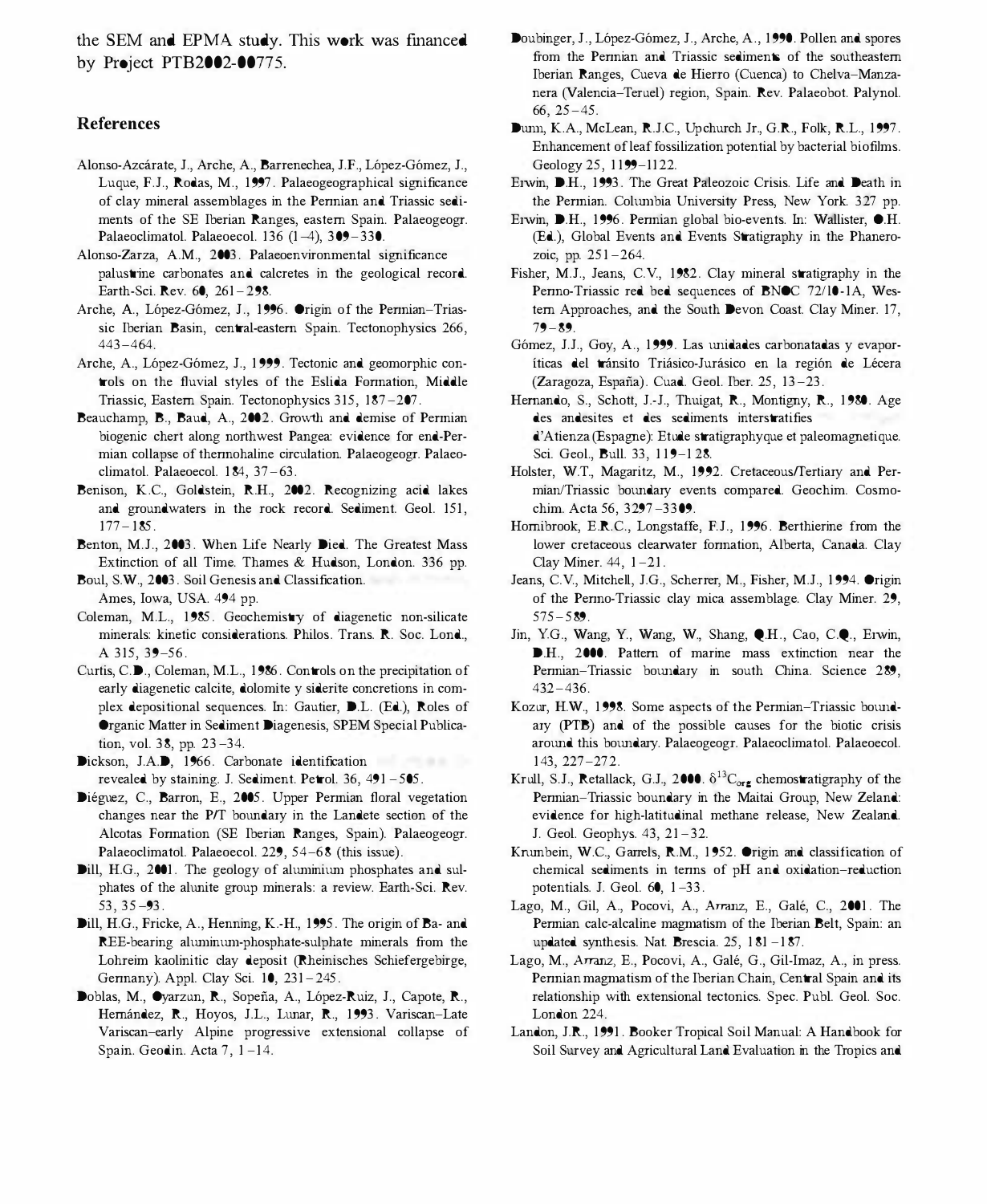Subtropics. Longman Scientific & Teclmical, Harlow, England. 474 pp.

- Lindgreen, H., Surlyk, F, 2000. Upper Pennian-Lower Cretaceous mineralogy of East Greenland: provenance, palaeoclimate and volcanicity. Clay Miner. 35, 791-806.
- Lippmann, F, Berthold, C., 1992. Der Mineralbestand des Unteren Muschelkalkes von Geislingen bei Schwäbisch Hall (Deutschland). Neues lahrb. Mineral. Abh. 164, 183-209.
- López-Gómez, J., Arche, A., 1993. Sequence stratigraphy analysis and paleogeographic interpretation of the Buntsandstein and Muschelkalk facies (penno-Triassic) in the SE Iberian Ranges, eastern Spain. Palaeogeogr. Palaeoclimatol. Palaeoecol. 103, 347-361.
- López-Gómez, J., Arche, A., Calvet, F., Goy, A., 1998. Epicontinental marine carbonate sediments of the Middle and Upper Triassic in the westernmost part of the Tethys Sea, Iberian Peninsula. In: Bachmann, G.H. Lerche, I. (Bds.), Epicontinental Triassic, Zentralblatt für Geologie und Paläontologie (1), 9-10, 1033-1084.
- López-Gómez, J., Arche, A., Marzo, M., Durand, M., 2005. Stratigraphical and palaeogeographical significance of the continental sedimentary transition across the Permian-Triassic boundary in Iberia. Palaeogeogr. Palaeoclimatol. Palaeoecol. 229, 3 -23 (this issue).
- Lucas, J., 1962. La transformation des minéraux argileux dans la sedimentation: Êtudes sur les argiles du Trias. Mem. Serv. Carte Geol. Alsace Lorraine 23 (202 pp.).
- Machette, M.N., 1985. Calcic soils of southwestern United Stated. In: Weide, D.L. (Bd.), Soil and Quaternary Geology of the Southwestern United States, Special Paper, Geol. Soc. Amer., vol. 203, pp. 1-21.
- Mackay, l.L., Longstaffe, F.1., 1997. Diagenesis of the lower cretaceous cleanvater fonnation, Primrose Area, Northeastern Alberta. In: Pemberton, S.G., James, D.P. (Eds.), Petroleum Geology of the Cretaceous Mannville Group, Western Canada, Memoir, vol. 18. Canadian Society of Petroleum Geologists, pp. 392-412.
- Marfil, R, Bonhomme, M.G., de la Pefia, l.A., Penha dos Santos, R., Sell, I., 1996. La edad de las ilitas en areniscas Pérmicas y Triásicas de la Cordillera Ibérica mediante el método K/Ar; implicaciones en la historia diagenética y evolución de la cuenca. Cuad. Geol. Iber. 20, 61-83.
- Maxwell, W.D., 1992. Pennian and Early Triassic extinction of nonmarine tetrapods. Palaeontology 35, 571-584.
- Menning, M., 2001. A Pennian time scale 2000 and correlation of marine and continental sequences using the Illawarra reversal (265 MA). Nat. Brescia. 25, 355-362.
- Morad, S., 1998. Carbonate cementation in sandstones: distribution patterns and geochemical evolution. In: Morad, S. (Bd.), Carbonate Cementation in Sandstones: Distribution Patterns and Geochemical Evolution, IAS Spec. Publ., vol. 26, pp. 1-26.
- Mozley, P.S., 1989. Relation between depositional environment and the elemental composition of early diagenetic siderite. Geology 17, 704-706.
- Mufioz, l.A., Casas, A.M., 1997. The Rioja trough: tectosedimentary evolution of a foreland symmetric basin. Basin Res. 9, 65-85.
- Ohmoto, H., Watanabe, Y., Kumazawa, K., 2004. Evidence from massive siderite beds for a  $CO_2$ -rich atmosphere before ~1.8 billion years ago. Nature 429, 395-399.
- Orti, F, 1987. Aspectos sedimentol6gicos de las evaporitas del Triásico y del Liásico inferior en el E de la Península Ibérica. Cuad. Geol. Ibér. 11, 873-858.
- Orti, F., Garcia-Veigas, l., Rosell, l., lurado, M., Utrilla, R, 1996. Formaciones salinas de las cuencas triásicas de la Península Ibérica: caracterización petrológica y geoquímica. Cuad. Geol. Iber. 20, 13-356.
- Pérez-Arlucea, M., Sopeña, A., 1985. Estratigrafía del Pérmico y Triásico en el sector central de la Rama Castellana de la Cordillera Ibérica (provincias de Guadalajara y Teruel). Estud. Geol. 41, 207-222.
- Ramos, A., 1979. Estratigrafia y paleogeografía del Pérmico y Triásico al oeste de Molina de Aragón (Província de Guadalajara). Semin. Estratigr., Ser. Monogr. 6, 1-3 13.
- Ramos, A., Sopeña, A., Pérez-Arlucea, M., 1986. Evolution of Buntsandstein fluvial sedimentation in Northwest Iberian Ranges (Spain). J. Sediment. Petrol. 56, 862-875.
- Raup, D.M., 1979. Size of the Penno-Triassic bottleneck and its evolutionary implications. Science 206, 217-218.
- Retallack, G.J., 1993. Classification of paleosols: discussion. Geol. Soc. Amer. Bull. 105, 1635- 1637.
- Retallack, G.1., 1997. A Colour Guide to Paleosols. Wiley, Chichester, England. 175 pp.
- Retallack, G.l., 1999. Postapocalyptic greenhouse paleoclimate revealed by earliest Triassic paleosols in the Sydney Basin, Australia. Geol. Soc. Amer. Bull. 111, 52-70.
- Rossi, C., Marfil, R, Ramseyer, K., Pennanyer, A., 200l. Faciesrelated diagenesis and multiphase siderite cementation and dissolution in the reservoir sandstones of the Khatatba Formation, Egypt's western desert. J. Sediment. Res. 71, 459-472.
- Ruiz Cruz, M.D., 1996. Criterios mineral6gicos empleados en el análisis del permotrías Maláguide. Cuad. Geol. Ibér. 20, 37-59.
- Schultz, L.G., 1964. Quantitative interpretation of mineralogical composition from X-ray and chemical data from Pierce-Shale. Prof. Pap.-Geol. Surv. (U. S.) 391-C, C1-C31.
- Sopeña, A., López-Gómez, J., Arche, A., Pérez-Arlucea, M., Ramos, A., Virgili, C., Hernando, S., 1988. Pennian and Triassic rift basins of the Iberian Peninsula. In: Manspeizer, W. (Bd.), Triassic-lurassic Rifting-Continental Breakup and the Origin of the Atlantic Ocean and Passive Margins, Developments in Geotectonics, vol. 22B. Elsevier, Amsterdam, pp. 757-786.
- Sopeña, A., Doubinger, J., Ramos, A., Pérez-Arlucea, M., 1995. Palynologie du Permian et du Trias dans le Centre de la Péninsule Ibérique. Sci. Geol., Bull. 48, 119-157.
- Spötl, C., 1992. Authigenic aluminium phosphate sulphates in sandstones of the Mitterberg Fonnation, Northern Calcareous Alps, Austria. Sedimentology 37, 837-845.
- Spotl, C., Burns, S.1., 1994. Magnesite diagenesis in redbeds: a case study from the Pennian of the Northern Calcareous Alps (Tyrol, Austria). Sedimentology 41, 543-565.
- Spötl, C., Wright, VP., 1992. Groundwater dolocretes from the Upper Triassic of the Paris Basin, France: a case study of an arid, continental diagenetic facies. Sedimentology 39, 1119-1136.